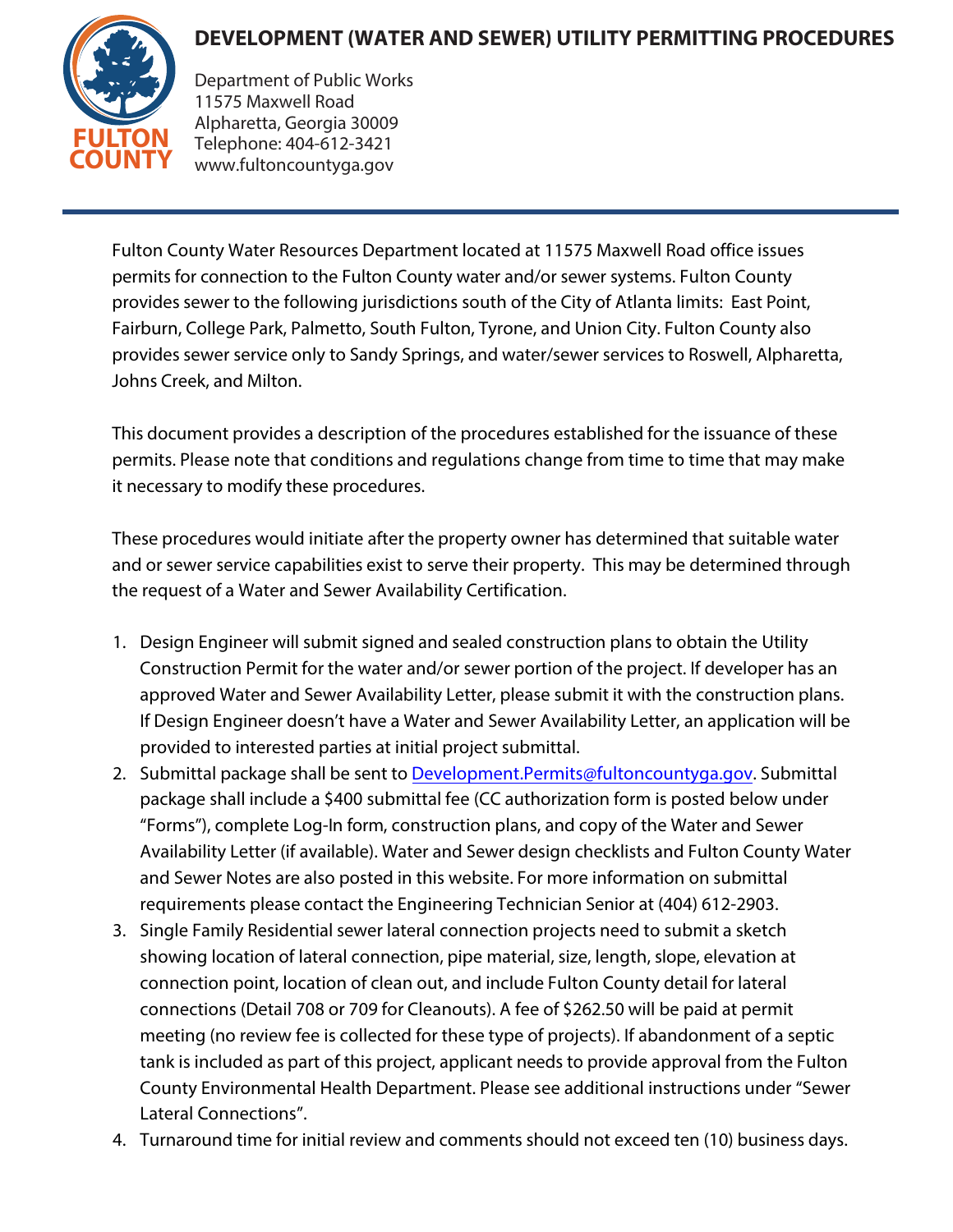- 5. Design Engineer is responsible for submitting plans and obtain approvals from the Commercial Pretreatment Unit (if a grease trap is needed), and from the Fulton County Environmental Health Department if a dumpster pad will be installed as part of the project.
- 6. Reviewer shall verify that the construction plans and utility design conform to Fulton County Standards and Specifications (see water and sewer checklists).
- 7. Reviewer will contact Design Engineer via-email with the review comments and will include any forms referenced in the comments. Reviewer will notify Design Engineer if a GDOT Permit will be required and assist with the GDOT permit application submittal. Design engineer shall provide suitable drawing to support GDOT permit request.
- 8. Design Engineer is responsible for resubmitting amended plans via-email, incorporating all review comments, and all forms requested to be completed before a permit may be released. Please keep in mind that there will always be a queue of projects waiting for revision. Electronic resubmitted plans will follow the order plans have been received by our staff.
- 9. Reviewer shall verify that corrections have been made based on comments provided and that no other changes have been made to the design that would warrant full re-review.
- 10. Reviewer shall verify that all other approvals (commercial pretreatment, industrial monitoring, dumpster pad, easements dedications) have been received.
- 11. Once plans are approvable, Engineering Technician Senior shall contact Design Engineer via email, and send the Permit Approval Letter which indicates plans are approvable and permit may be issued upon payment of fees, and submittal of required forms.
- 12. To obtain the permit, the following documents need to be submitted via email:
	- Permit Fee Sheet (project's fee will vary based on size and complexity of the project)
	- Permit Fee (complete CC authorization form)
	- Permit Application (signed by owner and notarized original)
	- Final Review Approved Plans
	- Detailed Cost Estimate of the water and sewer components of the project
- 13. After receiving required documents, Fulton County Professional Engineer will electronically sign cover sheet. Project reviewer will electronically stamp/sign all other water and sewer related sheets.
- 14. After the Water/Sewer Construction Permit has been released, Design Engineer/Developer/ Customer pays the connection/impact fees for connecting to the Fulton County's water and/or sewer systems. Impact fees are paid after Construction Permit is released to assure fees are accurately charged based on approved plans.

For all projects, including sewer lateral connections, payment of the impact fees is a requirement to continue with the permitting process with other municipalities; copy of the receipt shall be submitted to the respective municipality's Building Department. For Water and Sewer Service Connections, interested parties shall submit an application with the required project's information. Records and Documents Coordinator will process